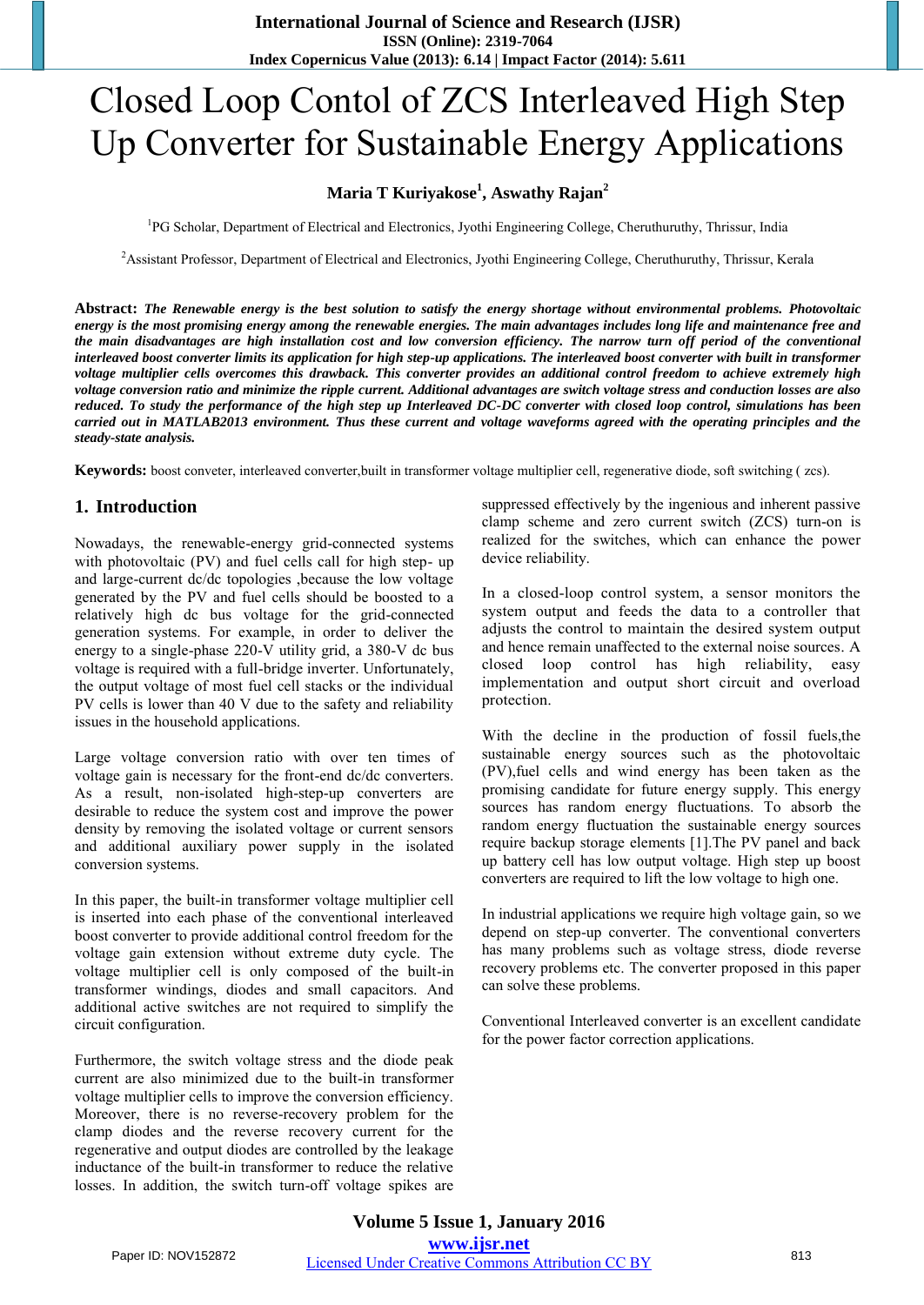

**Figure 2.1:** Conventional Interleaved boost Converter

For the conventional interleaved boost converter as shown in Fig. 2.1, the output voltage gain *M* in continuous-current mode is simplified by

$$
M = \frac{1}{1 - D} \tag{a}
$$

which is completely determined by the duty ratio. In highstep-up applications, the duty cycle becomes extremely large. Consequently, the turn-off period is very narrow, which is not practical for the industrial design. First, it is difficult to realize a duty ratio greater than 0.9 with typical PWM controller IC. Second, the narrow turn off period leads to a large current ripple. At last, the output diode reverserecovery losses are considerable. Furthermore, the voltage stresses of the switches and the output diodes are given by

$$
V_{ds} = V_{Do} = V_{out}
$$
 (b)

The voltage stresses of the power devices are equal to the high output voltage. Therefore, the high switch voltage stress, the large current ripple, and the serious output diode reverse recovery problem are the main limitations for the conventional interleaved boost converters in high-step-up and high-output voltage conversion systems.

[2] uses an isolated dc-dc converter for high step up ratio applications. Overall efficiency is increased due to the resonance involving the transformer leakage inductance and the diode parasitic capacitances.ZVS turn ON of the main switch can be achieved due to the proper recirculation of the leakage inductance energy. In [3] to provide a large voltage conversion ratio a voltage doubler rectifier is introduced. Current fed type configuration reduces input current ripple.

To extend the converter voltage gain and to reduce the output diode voltage stress an advanced symmetrical voltage quadrupler rectifier is derived in [4].All the diodes in SVQR have same voltage and current stresses which simplifies the thermal design. The major considerations of Photovoltaic grid connected power system in the residential applications is discussed in [5].

[6] uses a novel configuration of the single phase three level PFC topology with the passive lossless snubber. To realize the soft switching of the main switches and freewheeling diodes two passive lossless snubber cells are added to the converter.[7] discusses design approach for server Power supplies for Networking Applications. The use of voltage multiplier technique in the classical non-isolated dc-dc converters to obtain high step up static gain is discussed in [8].The converter reduces the problems of EMI generation and diode reverse recovery problem.

[9] uses switched capacitor technique for high power high efficiency dc dc converter. The high pulse current at the switching transients which was the main drawback of the conventional switched capacitor techniques were overcome in the proposed converter.[10] discusses switched<br>capacitor/switched inductor structures for getting capacitor/switched inductor structures for getting transformerless Hybrid DC DC PWM converters. The main advantage of the new converters is their lower energy in the magnetic elements which leads to weight, size and cost saving for the inductors and thus for the power supply and less conduction losses which leads to better efficiency.

In [11] a Family of single switch PWM converters with high step up conversion ratio is discussed. The converter possesses higher voltage gain with small output voltage ripples. The main advantages of the converter are low voltage stress on the semiconductor devices, simple structure and control. The use of sepic integrated boost converter to distribute the voltage stress and to supplement the insufficient step up ratio is discussed in [12].

[14] discusses single phase improved active clamp coupled inductor based converter with extended voltage doubler cell. The secondary winding of the coupled inductor is inserted into the half wave voltage doubler cell to extend the voltage gain dramatically and decrease the switch voltage stress effectively. By introducing the extended voltage doubler cell the voltage stress of the switch and conduction losses is reduced greatly. Turns off voltage spikes on the main switch are suppressed and the leakage inductance energy is recycled.

In [15] a novel high step up DC DC converter with coupled inductor and voltage doubler circuit is proposed. Here the energy stored in the leakage inductor of the coupled inductor can be recycled.

[16] discusses High step up Boost converter integrated with a transformer assisted auxiliary circuit employing Quasi Resonant operation is discussed. The transformer leakage inductor and the balancing capacitor followed by the voltage doubler constitute a series resonant tank and thereby the sinusoidal current can considerably reduce the switch TURN OFF loss and the reverse recovery on the diode.

In [17] a highly efficient high step up converter for fuel cell power processing based on three state commutation cell is discussed. The main advantages of the converter are the size of the inductor is reduced and reduces the voltage stress across the active switches. But the drawback with the converter are 1) The frequency operation is low 2)The generation of PWM is complex because it should be implemented discretely due to the lack of dedicated integrated circuits.

[22] discusses General derivation law of non isolated converter derivation with direct energy transfer scheme has been proposed. The design considerations of an interleaved High step up interleaved High step up ZVT converter with built in transformer voltage doubler cell is discussed in [25].

This paper is organized as follows. Section II and III describes high gain sepic converter and its operation.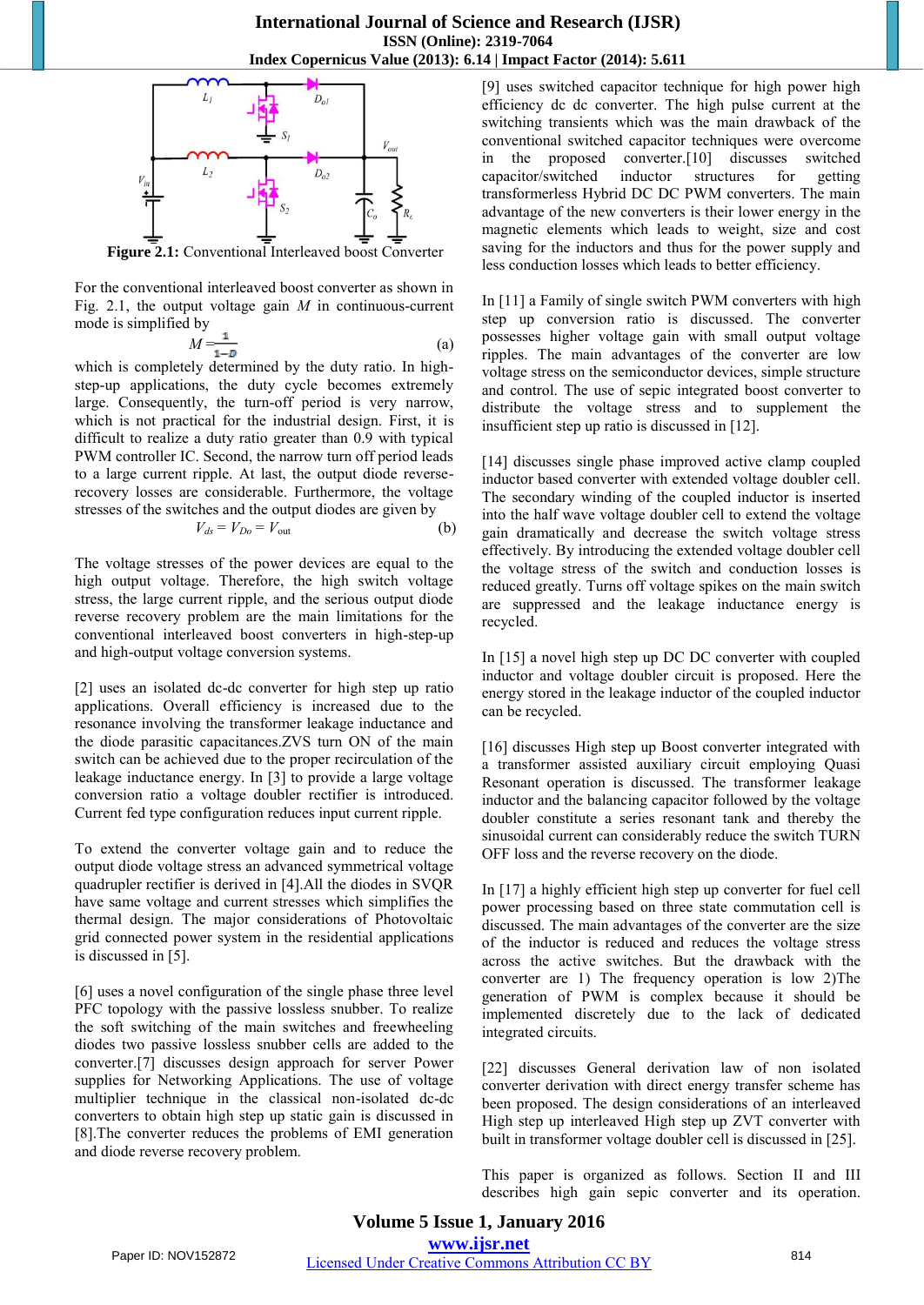MATLAB simulation along with results is explained in Section IV. Finally, the conclusion is stated in Section V.

# **2. High Gain Interleaved Converter**

The paper introduces a high gain dc-dc boost converter for renewable energy systems. The basic configuration of proposed boost converter shown in figure 3. The converter is derived from a traditional sepic converter. The high gain boost converter comprised of input inductor L<sub>in</sub>, coupled inductor T1, charge pump cell, buffer capacitor, regenerative snubber, output capacitor and load resistor  $R_L$ . The charge pump cell consists of  $C_2$ ,  $D_1$ , and  $D_0$ . The regenerative snubber can provide zero-voltage and zero-current switching and recycles the captured leakage energy to the capacitor  $C_1$ , which improves the efficiency of the converter.

In the proposed converter in order to achieve high gain and high step up, built-in transformer voltage multiplier cell is inserted into each phase of the conventional interleaved boost converter to provide additional control freedom for the voltage gain extension without extreme duty cycle. The voltage multiplier cell is only composed of the built-in transformer windings, diodes and small capacitors. And additional active switches are not required to simplify the circuit configuration.

Furthermore, the switch voltage stress and the diode peak current are also minimized due to the built-in transformer voltage multiplier cells to improve the conversion efficiency. Moreover, there is no reverse-recovery problem for the clamp diodes and the reverse recovery current for the regenerative and output diodes are controlled by the leakage inductance of the built-in transformer to reduce the relative losses. In addition, the switch turn-off voltage spikes are suppressed effectively by the ingenious and inherent passive clamp scheme and zero current switch (ZCS) turn-on is realized for the switches, which can enhance the power device reliability.



**Figure 3:** Circuit Diagram of the High Step Up Converter

# **3. Operation of the Converter**

The proposed high step up interleaved converter with built in transformer voltage multiplier cell is shown in fig 4.1. *S*<sub>1</sub> and  $S_2$  are the power MOSFETs,  $L_1$  and  $L_2$  are the input filter inductors,  $D_{o1}$  and  $D_{o2}$  are the output diodes, and  $C_o$  is the output capacitor. There is a built-in transformer with three winding in the proposed converter. The primary winding is  $n_1$  turns and the turns of the secondary and third windings are both  $n_2$  turns.  $L_{Lk}$  is the leakage summation of built-in transformer reflected to the primary winding.

There are two built-in transformer voltage multiplier cells in the proposed converter. Each of the voltage multiplier cell is composed of the transformer winding with  $n_2$  turns, clamp diode  $D_{c1(2)}$ , regenerative diode  $D_{r1(2)}$ , clamp capacitor  $C_{c1(2)}$ , multiplier capacitor  $C_{m1(2)}$ .  $V_{in}$  and  $V_{out}$  are the input and output voltages, respectively. *N* is defined as the turns ratio  $n_2$  / $n_1$  of the built-in transformer. There are 12 main operational stages in one switching period.

First switches  $S_1$  and  $S_2$  are both in the turn-on state. Clamp diodes  $D_{c1}$  and  $D_{c2}$ , regenerative diodes  $D_{r1}$  and  $D_{r2}$ , and output diodes *Do*<sup>1</sup> and *Do*<sup>2</sup> are all reverse-biased. Both the two input inductors  $L_1$  and  $L_2$  are charged by the input voltage  $V_{\text{in}}$  respectively. Now switch  $S_2$  turns off, its parasitic capacitor  $C_{s2}$  is charged by the current of the input inductor  $L_2$  in an approximately linear way.

The drain–source voltage *vds*<sup>2</sup> is charged and increased to make clamp diode  $D_{c2}$  forward-biased. Then  $D_{c2}$  begins to conduct and clamp capacitor  $C<sub>l</sub>$  is charged by the current of the input inductor  $L_2$  linearly. Switch  $S_2$  turns off and its drain–source voltage  $v_{ds2}$  is clamped by capacitor  $C_{c2}$ . The voltage of output diode  $D_{02}$  decreases to zero and it begins to turn on. As the current through  $D_{02}$  increases, the current through clamp capacitor *Cc*<sup>2</sup> decreases. The multiplier capacitors  $C_{m1}$ ,  $C_{m2}$ , the second and third windings of the built-in transformer operate as voltage sources. This is the inherent reason why the proposed converter can greatly extend the voltage gain. Meanwhile, regenerative diode *Dr*<sup>1</sup> begins to conduct. The energy stored in clamp capacitor *Cc*<sup>1</sup> starts to transfer to multiplier capacitor  $C_{m1}$  through regenerative diode  $D_{r1}$  , second winding of built-in transformer and switch  $S_1$ . The current through  $C_{c1}$  and  $C_{m1}$ is controlled by the leakage inductance *LLk .* Now, the current through clamp capacitor *Cc*<sup>2</sup> decreases to zero and clamp diode  $D_{c2}$  turns off naturally. As a result, there is no reverse-recovery problem for the clamp diodes. The energy stored in the multiplier capacitor  $C_{m2}$  continues to transfer to the load .Due to the leakage inductance  $L_{Lk}$ ,  $S_2$  turns on with zero current switch (ZCS) soft switching condition. The current falling rate through output diode  $D_{02}$  is controlled by leakage inductance *LLk* , which alleviates the output diode reverse-recovery problem. This stage ends when output diode *Do*<sup>2</sup> turns off.

# **4. Simulation Results**

The simulation of ZCS interleaved high step up converter with built in transformer voltage multiplier cell has been carried out. An input voltage of 40V and switching frequency of 100 kHz is chosen and an output of 380V is obtained. The duty ratio of the switches are equal and the corresponding parameters are listed in Table I. Fig 4 shows the simulation waveforms of the converter (a) the input voltage, output voltage and current waveforms. (b) Voltage and current across the switch. Zero current switching is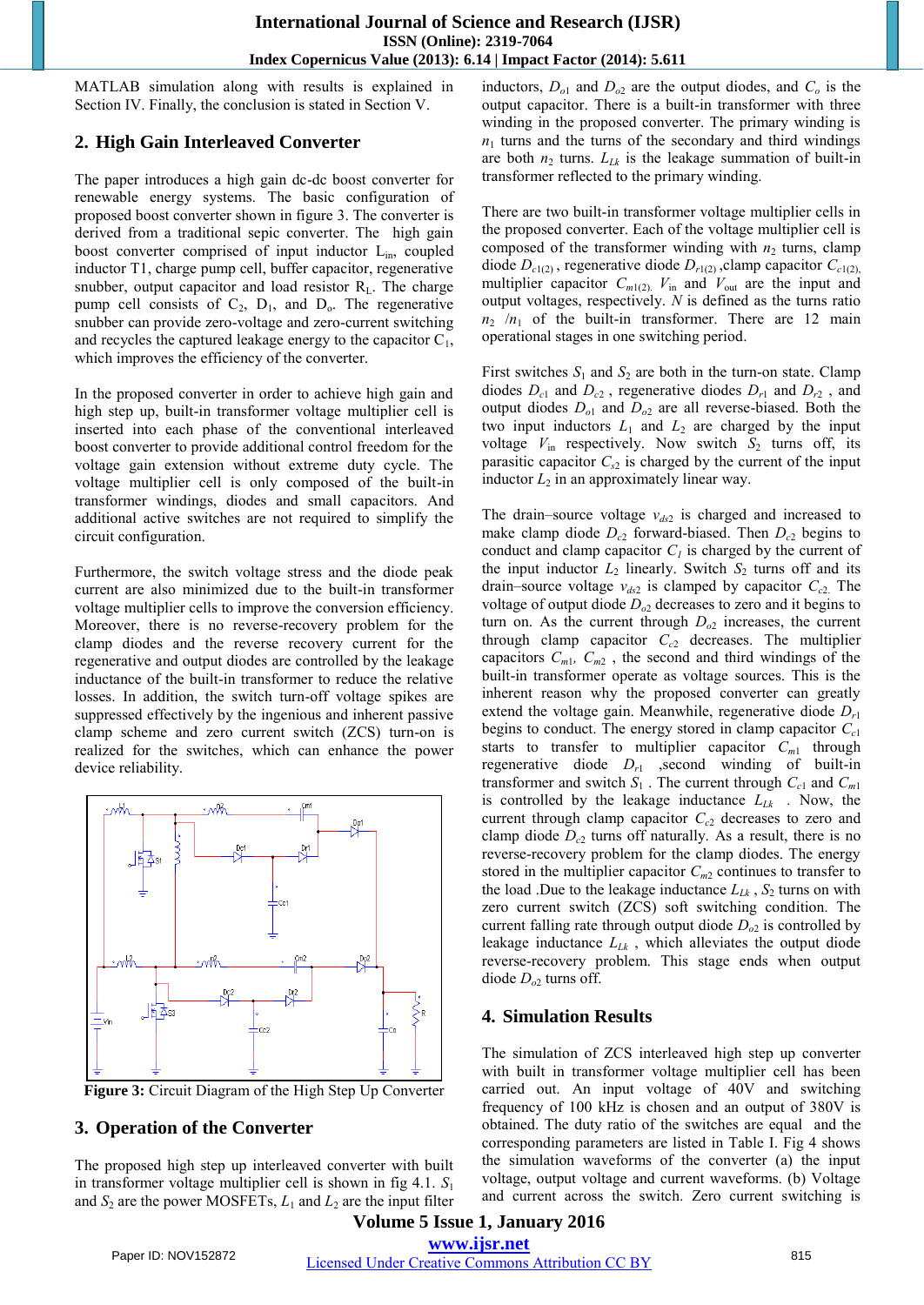achieved. (c) Input inductor current, primary and secondary current of the coupled inductor. (d) Output diode voltage and current waveform. Fig 5, fig 6 shows the waveform of line and load regulation respectively.

| <b>Table 1:</b> Simulation Parameters |               |
|---------------------------------------|---------------|
| Parameters                            | value         |
| Input voltage $V_s$                   | 40V           |
| Output voltage V <sub>o</sub>         | 380V          |
| Output power $P_0$                    | 1000W         |
| Switching frequency $f_s$             | 100kHz        |
| Turns ratio $N_1:N_2$                 | 14:14         |
| Input Inductor                        | $50\mu H$     |
| Capacitance of $C_{m1}(C_{m2})$       | $4.7\mu F$    |
| Capacitance of $C_{c1}$ ( $C_{c2}$ )  | $4.7\mu F$    |
| Capacitance of $C_0$                  | $470 \mu F$   |
| <b>Output Resistor</b>                | $144.4\Omega$ |



**Figure 4:** Simulink model of the converter



Figure a) Input voltage, Output Voltage and Output Current



Due to the leakage inductance of the built in transformer ZCS Turn on is realised for the switches. From the waveform it is clear that clamp diode turns off naturally.Consequently there is no reverse recovery problem for the clamp diodes. The current falling rate of the output diode is controlled by the leakage inductance of the built in transformer,which alleviates the diode reverse recovery problem.From the waveform it is clear that voltage stress of output diode voltage is less than the output voltage.

Fig 4: simulation results: (a) input and output voltage, output current, (b) Waveforms across the switch (c) Waveforms across clamp diode voltage (d) output diode voltage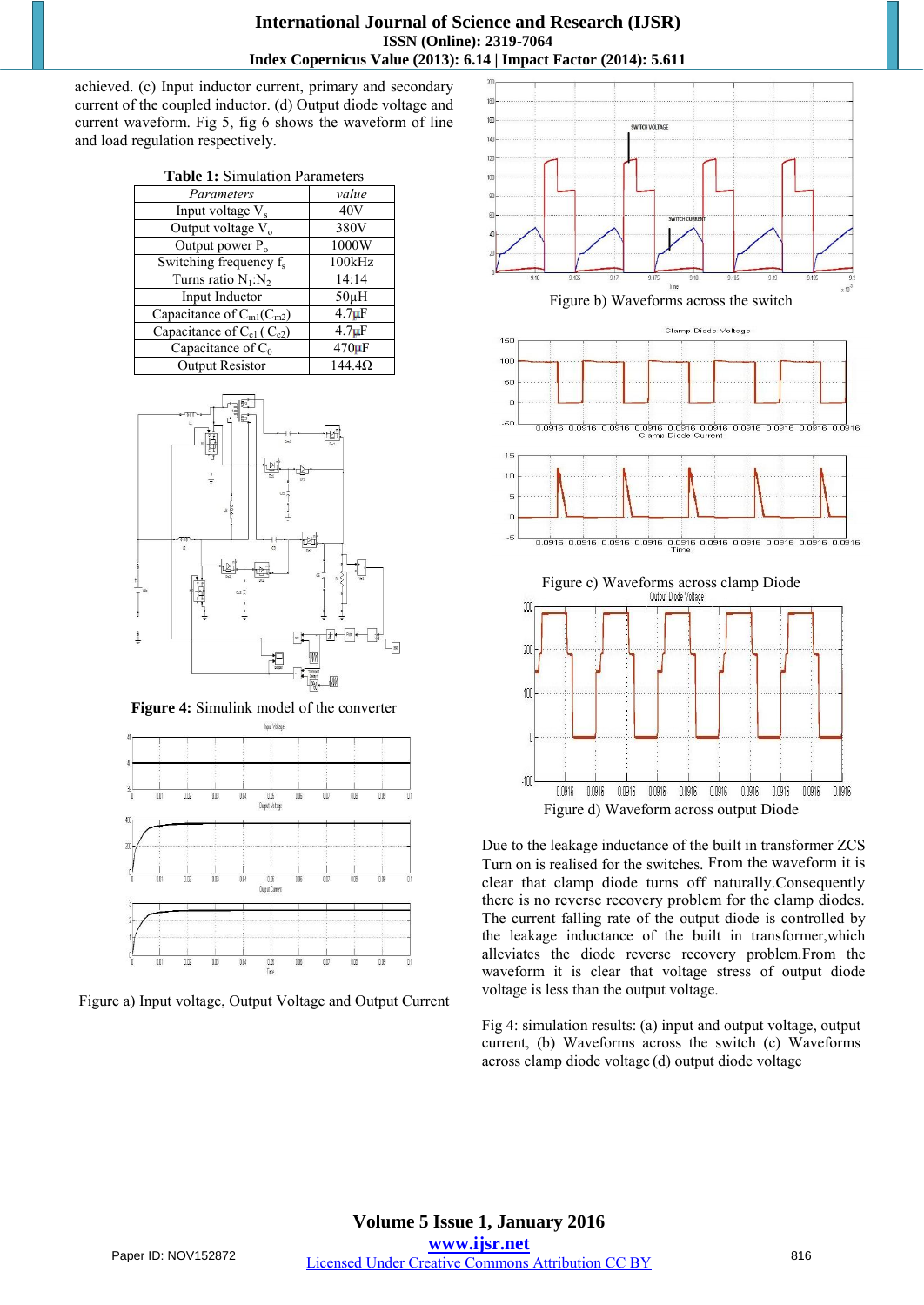#### **International Journal of Science and Research (IJSR) ISSN (Online): 2319-7064 Index Copernicus Value (2013): 6.14 | Impact Factor (2014): 5.611**



#### **5. Conclusion**

The paper introduces closed loop control of high step up interleaved converter with built in transformer voltage multiplier cell for secondary grid connected applications. An additional control freedom is provided by the built in transformer voltage multiplier cell to achieve extremely high voltage conversion ratio and to minimize the current ripple. The switch voltage stress is reduced (26.3%) to make the low voltage rated power device and the conduction losses are reduced.ZCS is achieved for the switches and the diode reverse recovery problem is alleviated to improve the conversion efficiency. The validity is tested by using the MATLAB software and obtained the required output.

# **References**

- . [1] Y.Gu, W. Li, Y. Zhao, B. Yang, C. Li, and X. He, "Transformerless inverter with virtual DC bus concept for cost-effective grid-connected PV power systems," *IEEE Trans. Power Electron.*, vol. 28, no. 2, pp. 793– 805, Feb. 2013.
- [2] G. Spiazzi, P. Mattavelli, and A. Costabeber, "High step-up ratio flyback converter with active clamp and voltage multiplier," *IEEE Trans. Power Electron.*, vol. 26, no. 11, pp. 3205–3214, Nov. 2011.
- [3] W. Li, L. Fan, Y. Zhao, X. He, D. Xu, and B.Wu, "High step-up and high efficiency fuel cell power generation system with active clamp flybackforward converter," *IEEE Trans. Ind. Electron.*, vol. 59, no. 1, pp. 599–610, Jan. 2012.
- [4] Y. Zhao, X. Xiang, W. Li, X. He, and C. Xia, "Advanced symmetrical voltage quadrupler rectifiers for high step-up and high output-voltage converters," *IEEE Trans. Power Electron.*, vol. 28, no. 4, pp. 1622– 1631,2013.
- [5] W. Li and X. He, "Review of non-isolated high step-up DC/DC converters in photovoltaic grid-connected applications," *IEEE Trans. Ind. Electron.*, vol. 58, no. 4, pp. 1239–1250, 2011.
- [6] H.Wu and X. He, "Single phase three-level power factor correction circuit with passive lossless snubber," *IEEE Trans. Power Electron.*, vol. 17, no. 6, pp. 946–953, Nov. 2002.
- [7] L. huber and M. M. Jovanovic, "A design approach for server power supplies for networking," in *Proc. IEEE INTELEC'00*, 2000, pp. 1163– 1169.
- [8] M. Prudente, L. L. Pfitscher, G. Emmendoerfer, E. F. Romaneli, and R. Gules, "Voltage multiplier cells applied to non-isolated DC–DC converters," *IEEE Trans. Power Electron.*, vol. 23, no. 2, pp. 871–887, Mar. 2008.
- [9] F. Zhang, L. Du, F. Z. Peng, and Z. Qian, "A new design method for high-power high-efficiency switchedcapacitorDC–DC converters," *IEEE Trans. Power Electron.*, vol. 23, no. 2, pp. 832–840, Mar. 2008.
- [10]B. Axelrod, Y. Berkovich, and A. Ioinovici, "Switchedcapacitor/ switched-inductor structures for getting transformerless hybrid DC–DC PWM converters," *IEEE Trans. Circuits Syst. I, Reg. Papers*, vol. 55, no. 2, pp. 687–696, Mar. 2008.
- [11]E. H. Ismail, M. A. Al-Saffar, A. J. Sabzali, and A. A. Fardoun, "A family of single-switch PWM converters with high step-up conversion ratio," *IEEE Trans. Circuits Syst. I, Reg. Papers*, vol. 55, no. 4, pp. 1159– 1171, May 2008.
- [12]K. B. Park, G. W.Moon, andM. J. Youn, "Nonisolated high step-up boost converter integrated with sepic converter," *IEEE Trans. Power Electron.*, vol. 25, no. 9, pp. 2266–2275, Sep. 2010.
- [13] K. C. Tseng and T. J. Liang, "Novel high-efficiency step-up converter," in *Proc. IEE-Elect. Power Appl.*, vol. 151, no. 2, Mar. 2004, pp. 182–190.
- [14]Y. Zhao,W. Li, and X. He, "Single-phase improved active clamp coupledinductor- based converter with extended voltage doubler cell," *IEEE Trans. Power Electron.*, vol. 27, no. 6, pp. 2869–2878, Jun. 2012.
- [15]L. S. Yang, T. J. Liang, H. C. Lee, and J. F. Chen, "Novel high step-up DC–DC converter with coupledinductor and voltage-doubler circuits," *IEEE Trans. Ind. Electron.*, vol. 58, no. 9, pp. 4196–4206, Sep. 2011.
- [16] K. B. Park, G. W. Moon, and M. J. Youn, "High step-up boost converter integrated with a transformer-assisted auxiliary circuit employing quasi-resonant operation," *IEEE Trans. Power Electron.*, vol. 27, no. 4, pp. 1974– 1984, Apr. 2012.
- [17] S. V. Araujo, R. P. Torrico-Bascope, and J. V. Torrico-Bascope, "Highly efficient high step-up converter for fuel-cell power processing based on three-state commutation cell," *IEEE Trans. Ind. Electron.*, vol. 57, no. 6, pp. 1987–1997, Jun. 2010.
- [18]G. A. L. Henn, R. N. A. Silva, P. P. Praca, L. H. S. Barreto, and D. S. Oliveira, "Interleaved-boost